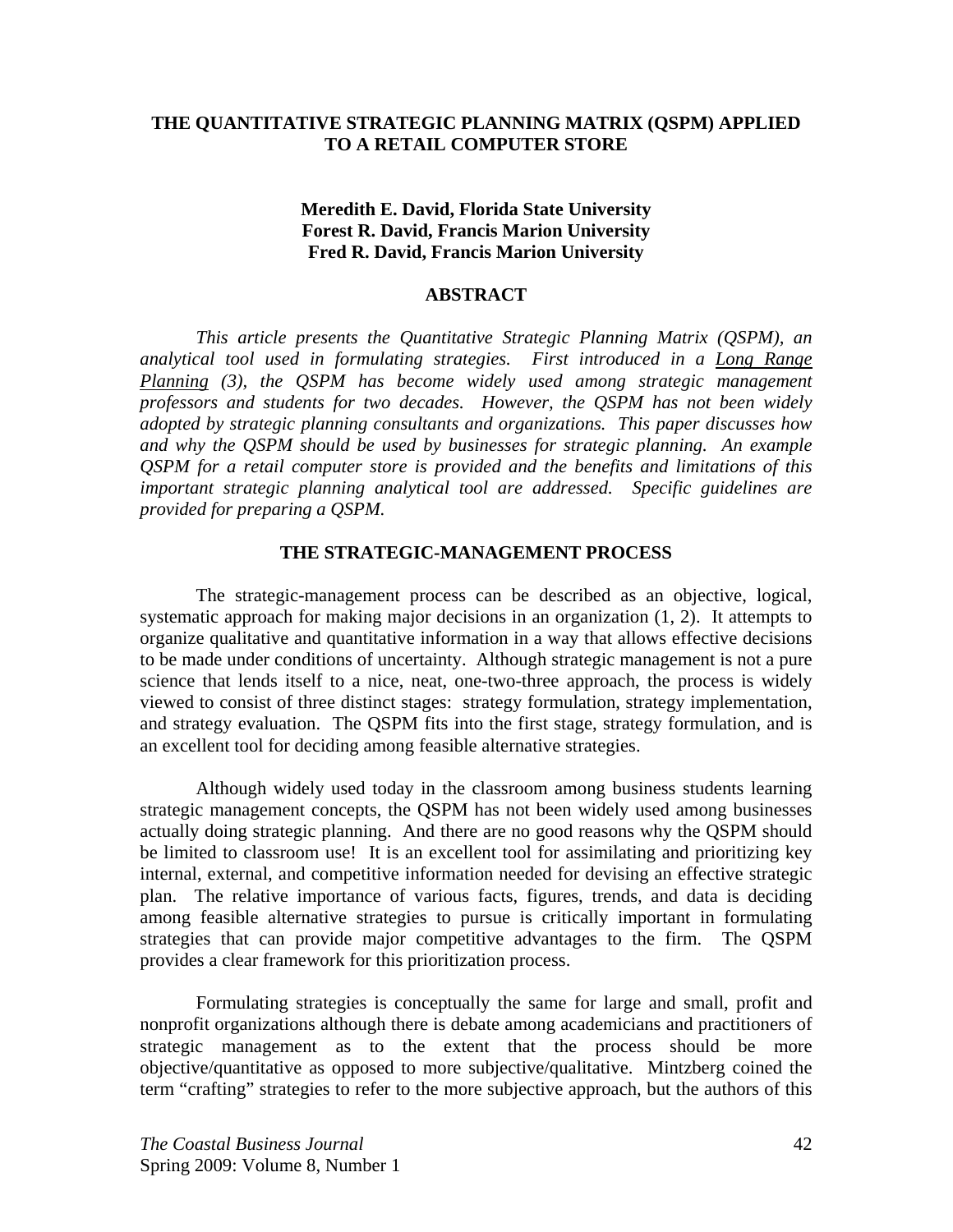paper advocate a more objective approach (6). Several leading strategic management textbooks today still use the term "Crafting Strategy" in their title (9). Certainly intuition, judgment, feelings, and past experiences are always essential in making strategic decisions (8), but the authors here advocate that underlying key internal and external information should be quantified where reasonably possible, even for a small firm such as the retail computer store being examined in this paper.

 A basic tenet of the QSPM is that firms need to systematically assess their external and internal environments, conduct research, carefully evaluate the pros and cons of various alternatives, perform analyses, and then decide upon a particular course of action (4). In contrast, Mintzberg's notion of "crafting" strategies embodies the artistic model, which suggests that strategic decision making be based primarily on holistic thinking, intuition, creativity, and imagination. (5, 8) Mintzberg and his proponents reject strategies that result from objective analysis such as a QSPM analysis, preferring instead subjective imagination. In contrast, many managers and academicians reject strategies that emerge from emotion, hunch, creativity, and politics. Proponents of the artistic view often consider strategic planning exercises and development matrices such as the QSPM to be time poorly spent. The Mintzberg philosophy insists on informality as opposed to formality. Certainly the two approaches are not mutually exclusive, but Mintzberg refers to strategic planning as an "emergent" process whereas more objective proponents use the term "deliberate" process. (7) The deliberate process, of which the QSPM is apart, contends that it is unwise for strategists to rely too heavily on gut feeling and opinion in the absence of research data, competitive intelligence, and analysis in formulating strategies.

Whether you are more supportive of the "emergent" or "deliberate" approach to strategic planning, there is widespread agreement that formulating strategies begins with development of a clear vision and mission, followed by an internal and external assessment, which leads to establishing long term objectives, and finally generate and decide among specific strategies to pursue. The purpose of this paper is to demonstrate QSPM's usefulness in formulating strategies based on underlying external and internal assessments and a Strengths-Weaknesses-Opportunities-Threats (SWOT) analysis.

## **THE EXTERNAL FACTOR EVALUATION MATRIX (EFEM)**

 For the retail computer store focused upon in this paper, note in Exhibit 1 and 2 respectively that the external and internal assessments for this business are provided (summarized) in an External Factor Evaluation Matrix (EFEM) and an Internal Factor Evaluation Matrix (IFEM). The computer store's EFEM and IFEM are included in this paper because in evaluating alternative strategies, the QSPM utilizes key internal and external information culminating from both of these underlying assessments.

 The EFEM in Exhibit 1 reveals that the most important external factor to being successful in this business is "Population of city growing 10%" as indicated by the 0.15 weight. The weight column reveals how important the respective factors are to being successful in the industry. The weight column must sum to 1.0 regardless of the number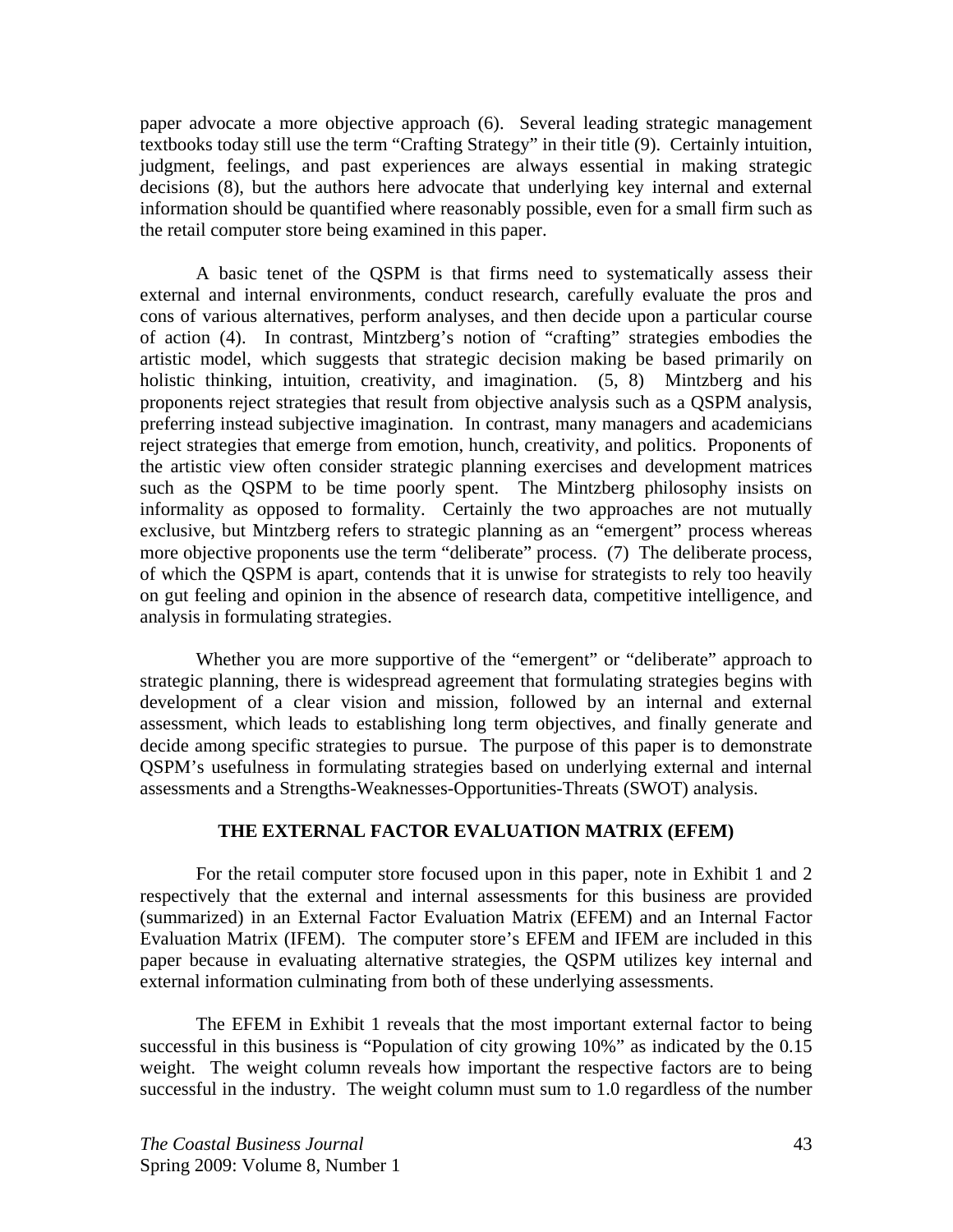of factors. In contrast to the weights, the ratings reveal how well the firm is performing in regards to that factor, where a  $4 =$  the response is superior,  $3 =$  the response is above average,  $2 =$  the response is average, and  $1 =$  the response is below average. Note that the local retail computer store is doing excellent in regards to how they handle four factors (#'s 1, 5, 9, and 13) as indicated by the ratings of 4. Also, know that factor #2 (Rival computer store opening 1 mile away) is an opportunity because that firm currently is located next door to our business. It is moving away. However, our business has currently made no strategic decision to capitalize on this opportunity, so an appropriate Rating is 2.

## EXHIBIT 1

## External Factor Evaluation Matrix for a Retail Computer Store

Key External Factors

| Opportunities                                        | Weight |                | Rating WScore |
|------------------------------------------------------|--------|----------------|---------------|
| 1. Population of city growing 10% annually           | 0.15   | 4              | 0.60          |
| 2. Rival computer store opening 1 mile away          | 0.05   | 2              | 0.10          |
| 3. Vehicle traffic passing store up 12% in last year | 0.10   | 1              | 0.10          |
| 4. Vendors average six new products per year         | 0.05   | 3              | 0.15          |
| 5. Senior citizen use of computers up 8% this year   | 0.05   | 4              | 0.20          |
| 6. Small business growth in area up 10% this year    | 0.05   | $\overline{2}$ | 0.10          |
| 7. Desire for web sites up 18% by realtors yearly    | 0.10   | 3              | 0.30          |
| 8. Desire for web sites up 12% by small firms        | 0.05   |                | 0.05          |
| <b>Threats</b>                                       |        |                |               |
| 9. Best Buy opening a new store in 1 year nearby     | 0.10   | 4              | 0.40          |
| 10. Local university offers computer repair          | 0.05   | 3              | 0.15          |
| 11. New bypass Hwy 34 in 1 yr will divert traffic    | 0.05   | 3              | 0.15          |
| 12. New mall being built nearby in 1 year            | 0.10   | 1              | 0.10          |
| 13. Gas prices up 14% in past year                   | 0.05   | 4              | 0.20          |
| 14. Vendors raising prices 8% quarterly              | 0.05   | 2              | 0.10          |
| Total                                                | 1.00   |                | 2.70          |

 Note that the key external factors are stated in quantitative terms to the extent possible, rather than being stated in vague terms. Factors should be quantified as much as possible in constructing both an EFEM and IFEM to minimize misinterpretation and misunderstanding. Finally, note in Exhibit 1 that the total weighted score of 2.70 is above the average (mid-point) of 2.5, so this retail computer business is doing pretty well taking advantage of the external opportunities and avoiding the threats facing the firm. There is definitely room for improvement, however, as the highest total weighted score would be 4.0. As indicated by Ratings of 1, this business especially needs to perform better regarding three external factors (#'s 3, 8, and 12). In other words, the business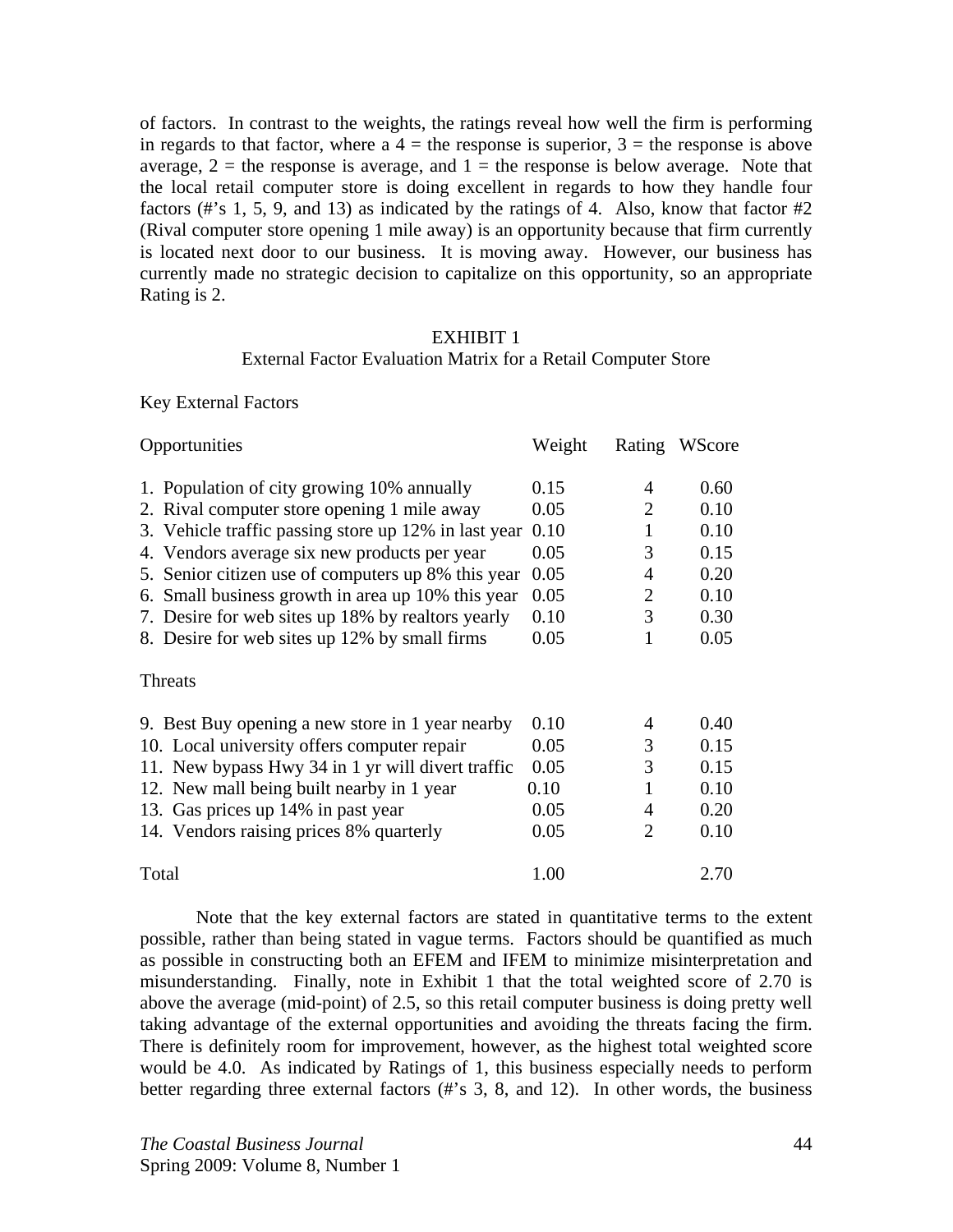especially needs to pursue strategies that will take advantage of opportunities # 3 and 8 and mitigate the impact of threat # 12.

 If there was no weight column in this EFEM, note that each factor then would be equally important. Having a weight column therefore provides a more robust analysis because it enables strategists to assign higher and lower numbers to capture perceived or actual levels of importance. The QSPM utilizes this weight column information from both the EFEM and IFEM.

## **THE INTERNAL FACTOR EVALUATION MATRIX (IFEM)**

 Note in the retail computer store IFEM provided in Exhibit 2 that the two most important factors to being successful in the retail computer store business is "Revenues from repair/service in the store" and "Location of the store." The store may need to advertise its repair/services more since that is a really important (weight 0.15) factor to being successful in this business. Also note that the store is doing outstanding on "Average customer purchase amount" and "In-store technical support" as indicated by the 4 ratings. The store is having major problems with its carpet, bathroom, paint, and checkout procedures as indicated by the 1 Ratings. This retail computer store might want to hire another checkout person and repair its carpet/paint/bathroom problems. Note also that the IFEM contains substantial quantitative data rather than vague statements. Overall, this store receives a 2.5 total weighted score which on a 1 to 4 scale is exactly average/half way indicating there is definitely room for improvement in store operations/strategies/policies/procedures. As described in a moment, a firm's strategies should be derived from a systematic matching of strengths and weaknesses with opportunities and threats.

# EXHIBIT 2

### Internal Factor Evaluation Matrix for a Retail Computer Store

| <b>Key Internal Factors</b>                                                  | Weight | Rating | WScore |
|------------------------------------------------------------------------------|--------|--------|--------|
| Strengths                                                                    |        |        |        |
| 1. Inventory turnover increased from 5.8 to 6.7<br>this year                 | 0.05   | 3      | 0.15   |
| 2. Average customer purchase increased from<br>\$97 to $$128$ this year      | 0.07   | 4      | 0.28   |
| 3. Employee morale is excellent                                              | 0.10   | 3      | 0.30   |
| 4. In-store promotions resulted in 20 percent<br>increase in sales this year | 0.05   | 3      | 0.15   |
| 5. Newspaper advertising expenditures increased<br>10 percent this year      | 0.02   | 3      | 0.06   |
| 6. Revenues from repair/service segment of store<br>up 16 percent this year  | 0.15   | 3      | 0.45   |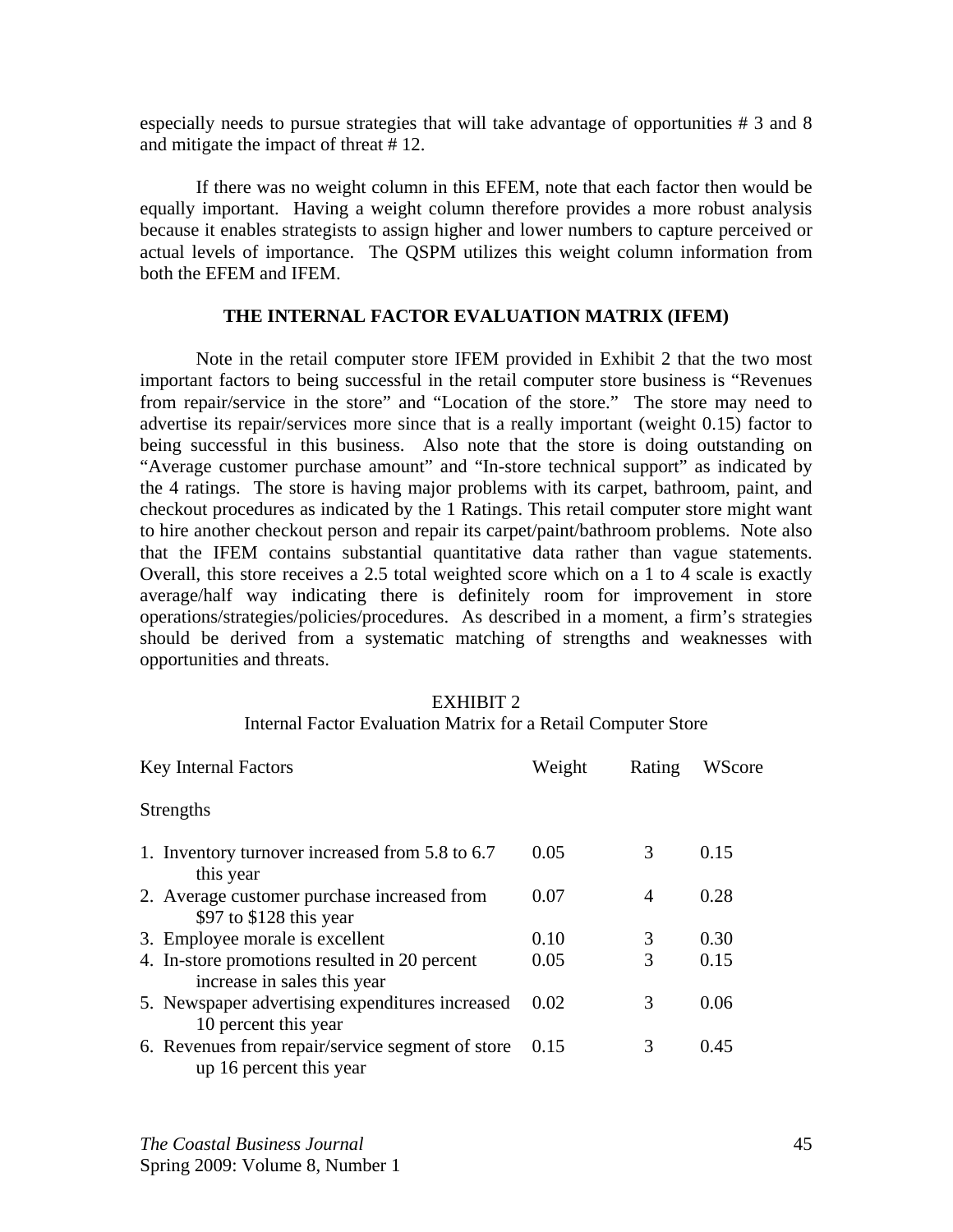| 7. In-store technical support personnel have MIS<br>college degrees                     | 0.05 | 4 | 0.20 |
|-----------------------------------------------------------------------------------------|------|---|------|
| 8. Store's debt-to-total assets ratio declined to<br>34 percent this year from 51%      | 0.03 | 3 | 0.09 |
| 9. Revenues per employee up 19 percent in last<br>two years                             | 0.02 | 3 | 0.06 |
| Weaknesses                                                                              |      |   |      |
| 1. Revenues from software segment of store<br>down 12 percent this year                 | 0.10 | 2 | 0.20 |
| 2. Location of store negatively impacted by new<br>Highway 34 to be completed in 1 year | 0.15 | 2 | 0.30 |
| 3. Carpet and paint in store somewhat in disrepair.                                     | 0.02 | 1 | 0.02 |
| 4. Bathroom in store needs refurbishing.                                                | 0.02 | 1 | 0.02 |
| 5. Revenues from businesses down 8 percent<br>this year.                                | 0.04 | 1 | 0.04 |
| 6. Store has no web site.                                                               | 0.05 | 2 | 0.10 |
| 7. Supplier on-time-delivery increased to 2.4 days<br>in last two quarters.             | 0.03 | 1 | 0.03 |
| 8. Oftentimes customers have to wait 5 minutes<br>to check out.                         | 0.05 | 1 | 0.05 |
| Total                                                                                   | 1.00 |   | 2.50 |

## **THE STRENGTH-WEAKNESS-OPPORTUNITY-THREAT (SWOT) MATRIX**

 The SWOT Matrix is widely used among both practitioners and academicians of strategic management (9). This analytical tool utilizes the underlying internal and external factors to generate strategies that would be feasible to consider. Basically the SWOT Matrix matches key external and internal factors as a basis for generating feasible strategies. Exhibit 3 provides a SWOT Matrix for the retail computer store being examined in this paper. Analytical tools such as the SWOT Matrix and Boston Consulting Group (BCG) Matrix generate strategies that can then be evaluated in a QSPM. An effective process for strategic planning is to develop an EFEM and IFEM followed by a SWOT and BCG and then finally a QSPM.

 There are some important aspects of a SWOT Matrix evidenced in Exhibit 3. Note that the SO/ST/WO/WT strategies are stated in quantitative terms to the extent possible. For example, regarding the second SO strategy in Exhibit 3, if the strategy was simply stated as "Add new repair/service persons" the reader may think that 20 new repair/service persons are needed. Actually, as noted in Exhibit 3, only two new repair/service persons are needed. Thus, always "be specific" to the extent possible in stating both external/internal factors and strategies.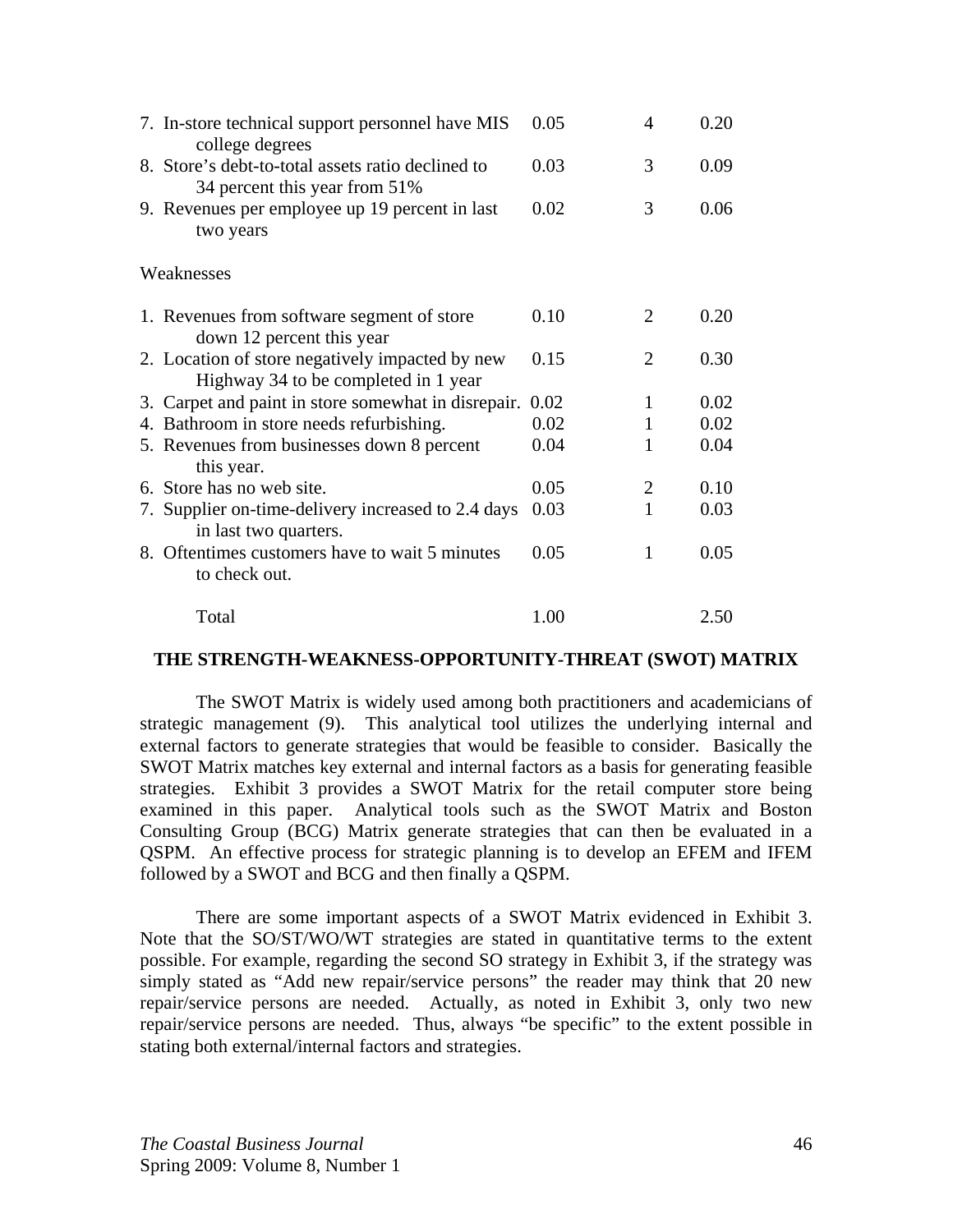Also in developing a SWOT Matrix, include the "S1, O2" type notation after each strategy as illustrated in Exhibit 3. This notation reveals the rationale for each alternative strategy. Strategies arise only from internal/external underpinnings and this notation reveals the thought process. In other words, this notation reveals the internal/external factors that were matched to formulate the particular strategies. This retail computer store business, for example, may need to "Purchase land to build new store" since a "New Highway 34" will make its present location less desirable. The notations (W2, O2) and (S8, T3) reveal the rationale for this particular strategy. Notation provided after the strategies exemplify this matching process.

## EXHIBIT 3 A SWOT Matrix for a Retail Computer Store

|                                                                                 | Strengths                                                                                                                                                                                                                                                                                                                                                                                                                                                   | Weaknesses                                                                                                                                                                                                                                                                                                                                             |  |  |
|---------------------------------------------------------------------------------|-------------------------------------------------------------------------------------------------------------------------------------------------------------------------------------------------------------------------------------------------------------------------------------------------------------------------------------------------------------------------------------------------------------------------------------------------------------|--------------------------------------------------------------------------------------------------------------------------------------------------------------------------------------------------------------------------------------------------------------------------------------------------------------------------------------------------------|--|--|
|                                                                                 | 1. Inventory turnover<br>up 5.8 to 6.7<br>2. Average customer<br>purchase up \$97 to \$128<br>3. Employee morale is<br>excellent<br>4. In-store promotions $=$<br>20% increase in sales<br>5. Newspaper advertising<br>expenditures down 10%<br>6. Revenues from repair/<br>service in-store up 16%<br>7. In-store technical support<br>persons have MIS degrees<br>8. Store's debt-to-total<br>assets ratio down 34%<br>9. Revenues per employee<br>up 19% | 1. Software revenues<br>in store down 12%<br>2. Location of store<br>hurt by new Hwy 34<br>3. Carpet and paint in<br>store in disrepair<br>4. Bathroom in store<br>needs refurbishing<br>5. Total store revenues<br>down 8%<br>6. Store has no web site<br>7. Supplier on-time-<br>delivery up to 2.4 days<br>8. Customer checkout<br>process too slow |  |  |
| Opportunities                                                                   | <b>SO</b> Strategies                                                                                                                                                                                                                                                                                                                                                                                                                                        | <b>WO</b> Strategies                                                                                                                                                                                                                                                                                                                                   |  |  |
| 1. Population of<br>city growing 10%<br>2. Rival computer<br>store opening 1 mi | 1. Add 4 new in-store<br>promotions monthly $(S4, O3)$                                                                                                                                                                                                                                                                                                                                                                                                      | 1. Purchase land to<br>build new store (W2, O2)                                                                                                                                                                                                                                                                                                        |  |  |
| 3. Vehicle traffic<br>passing store up 12%<br>4. Vendors average                | 2. Add 2 new repair/<br>service persons $(S6, 05)$                                                                                                                                                                                                                                                                                                                                                                                                          | 2. Install new carpet/<br>paint/bath (W3, W4, O1)                                                                                                                                                                                                                                                                                                      |  |  |
| six new products yr<br>5. Senior citizen use<br>of computers up 8%              | 3. Send flyer to all senior<br>over age 55 (S5, O5)                                                                                                                                                                                                                                                                                                                                                                                                         | 3. Up web site services<br>by $50\%$ (W6, O7, O8)                                                                                                                                                                                                                                                                                                      |  |  |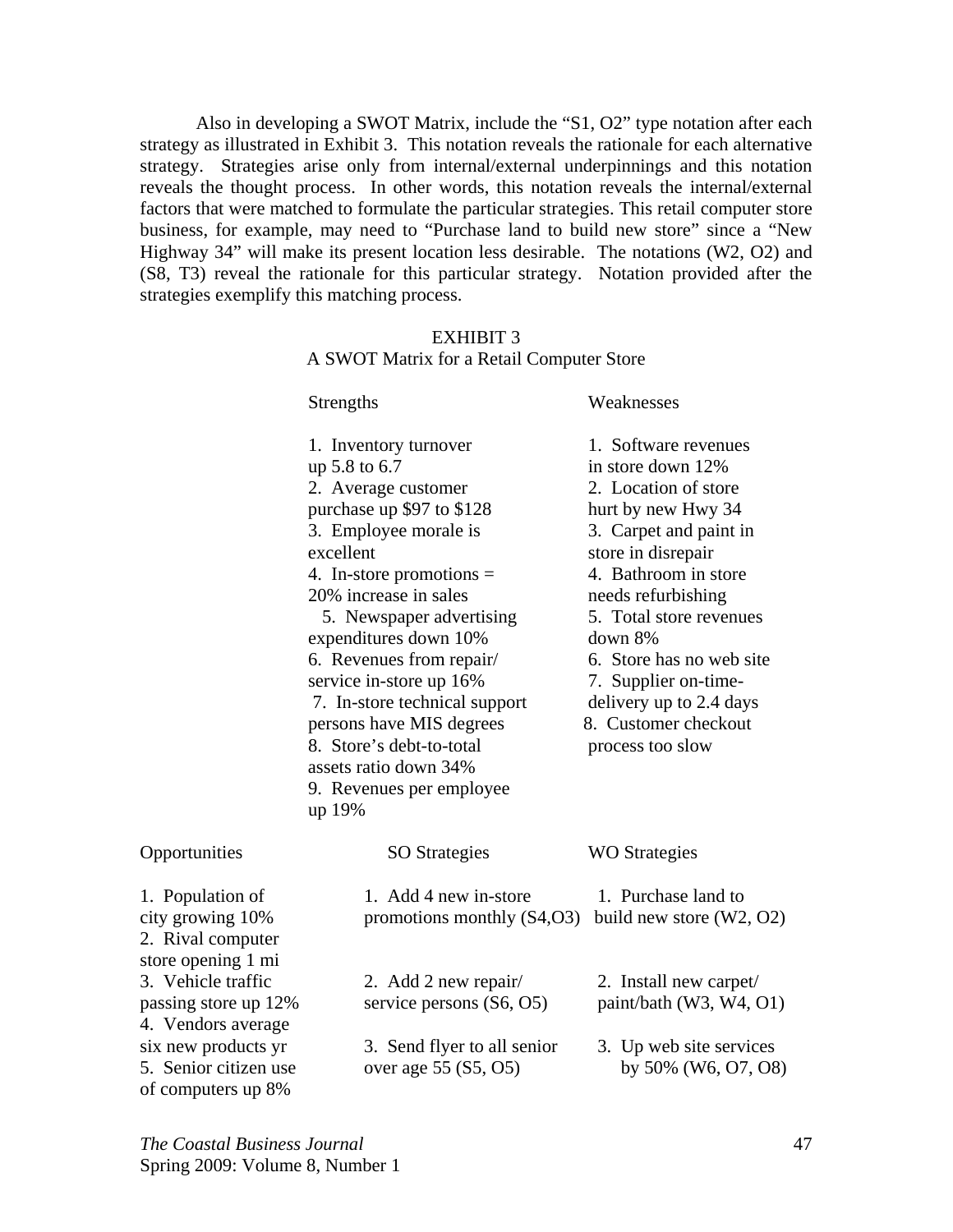6. Small business 4. Launch mailout to growth in area up 10% to all realtors in city 7. Desire for web sites (W5, O7) up 18% by realtors 8. Desire for web sites up 12% by small firms

| <b>Threats</b>                                                      | <b>ST</b> Strategies                                                 | WT Strategies                                       |
|---------------------------------------------------------------------|----------------------------------------------------------------------|-----------------------------------------------------|
| 1. Best Buy opening<br>new store in 1yr near<br>2. Local university | 1. Hire two more<br>repair persons and<br>market these new           | 1. Hire 2 new cashiers<br>(W8, T1, T4)              |
| offers computer repair<br>3. New bypass Hwy 34                      | services $(S6, S7, T1)$                                              | 2. Install new carpet/<br>paint/bath $(W3, W4, T1)$ |
| in 1 yr will divert traffic<br>4. New mall being                    | 2. Purchase land to<br>build new store (S8, T3)                      |                                                     |
| built near                                                          |                                                                      |                                                     |
| 5. Gas prices up 14%<br>6. Vendors raising<br>prices 8%             | 3. Raise out-of-store<br>service calls from \$60 to<br>\$80 (S6, T5) |                                                     |

## **QSPM**

 The retail computer store's QSPM is provided in Exhibit 4. Note that the left two columns are extracted verbatim from the company's underlying EFEM and IFEM. Also note that two alternative strategies  $-1$ ) Buy new land and build new larger store and 2) Fully renovate existing store – were extracted from the company's SWOT Matrix. Note that an Attractiveness Score (AS) of 1, 2, 3, or 4 is used to reveal each strategy's attractiveness given the respective external or internal factor, where 4 is the best and 1 is the least attractive. Work row by row in developing the QSPM and decide which strategy is best given the respective external or internal factor. Assign a 4 to the best strategy. Note for example that opportunity #1 (Population of city growing 10%) was determined to benefit Strategy 1 (Buy New Land and Build New Larger Store) best as indicated by the AS of 4. However, for opportunity # 3 (Vehicle traffic passing store up 12%) would benefit Strategy 2 (Fully Renovate Existing Store) best, so the second strategy received an AS of 4 on the third row. Work all the way down the QSPM in this manner.

 Note in Exhibit 4 that for some rows there are dashes all the way across the row. Use dashes to indicate which external/internal factors do not affect the strategy choice being considered. If a particular factor affects one strategy but not the other, it affects the choice being made, so AS's should be recorded for both strategies. Never rate one strategy and not the other. You may ask why include the external/internal factor if it has no affect on the choice being made. Answer is that the particular factor may impact other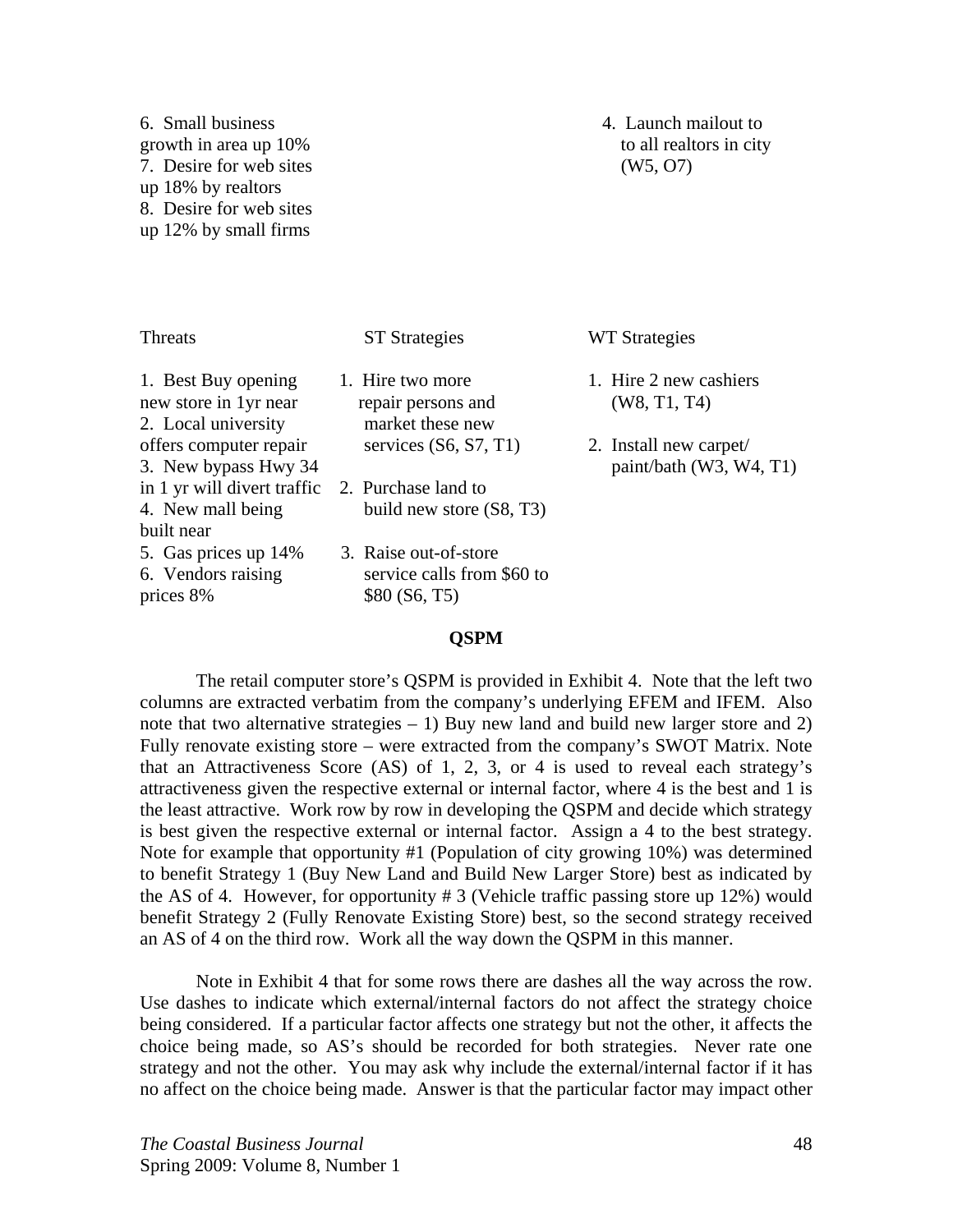strategy choices in other QSPM's so do not discard a factor since it was earlier determined to be of critical importance.

 The QSPM sum total attractiveness scores of 3.32 versus 3.16 in Exhibit 4 indicate that the retail computer store business should "Buy new land and build a new larger store." The magnitude of difference between sum total attractiveness scores gives indication of the relative attractiveness of one strategy over another. This can be vital information for a firm in deciding between or among strategies.

 Note in Exhibit 4 that there are no double 1's, 2's, 3's, or 4's in a row. Avoid assigning alternative strategies the same AS score in a QSPM. If you have more than one strategy in the QSPM, then let the AS scores range from 1 to "the number of strategies being evaluated." This will enable a different AS score for each strategy. AS scores are not mere guesses; they should be rational, defensible, and reasonable. These are all important guidelines to follow in developing a QSPM.

## EXHIBIT 4

## A QSPM For A Retail Computer Store

|                                               |        | <b>STRATEGIC ALTERNATIVES</b>                                                                                             |        |    |            |
|-----------------------------------------------|--------|---------------------------------------------------------------------------------------------------------------------------|--------|----|------------|
|                                               |        | 2<br><b>BUY NEW LAND</b><br><b>FULLY RENOVATE</b><br><b>AND BUILD NEW</b><br><b>EXISTING STORE</b><br><b>LARGER STORE</b> |        |    |            |
|                                               | WEIGHT |                                                                                                                           | AS TAS | AS | <b>TAS</b> |
| Opportunities                                 |        |                                                                                                                           |        |    |            |
| 1. Population of city growing 10%             | 0.15   | 4                                                                                                                         | 0.60   | 2  | 0.30       |
| 2. Rival computer store opening 1 mile        | 0.05   | 2                                                                                                                         | 0.10   | 4  | 0.20       |
| 3. Vehicle traffic passing store up 12%       | 0.10   | 1                                                                                                                         | 0.10   | 4  | 0.40       |
| 4. Vendors average six new products year      | 0.05   | $\overline{a}$                                                                                                            |        |    |            |
| 5. Senior citizen use of computers up 8%      | 0.05   |                                                                                                                           |        |    |            |
| 6. Small business growth in area up 10%       | 0.05   |                                                                                                                           |        |    |            |
| 7. Desire for web sites up 18% by realtors    | 0.10   |                                                                                                                           |        |    |            |
| 8. Desire for web sites up 12% by small firms | 0.05   |                                                                                                                           |        |    |            |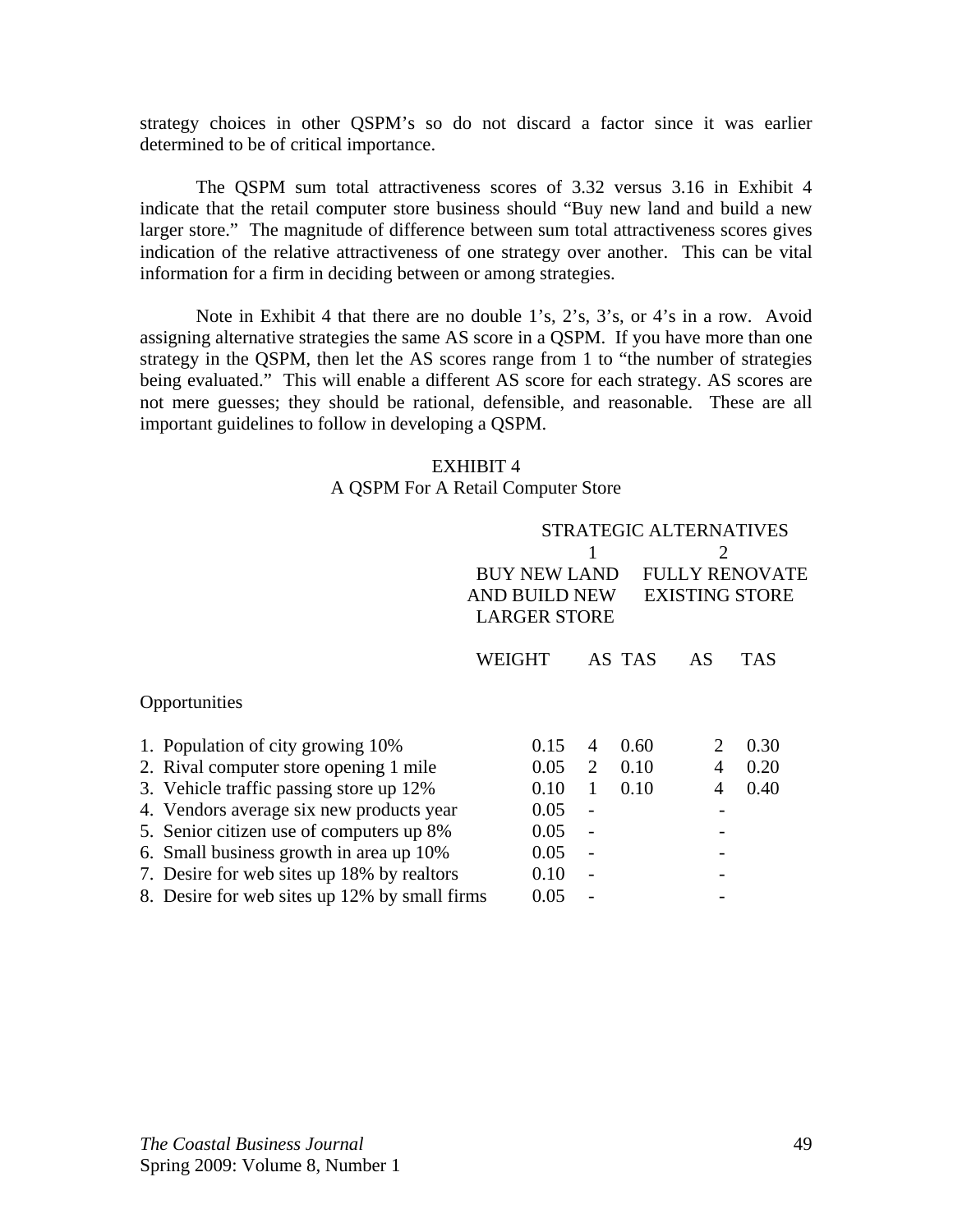Threats

| 1. Best Buy opening new store in 1yr near                           | 0.10  | 4              | 0.40   | 3              | 0.30 |
|---------------------------------------------------------------------|-------|----------------|--------|----------------|------|
| 2. Local university offers computer repair                          | 0.05  | -              |        |                |      |
| 3. New bypass Hwy 34 in 1 yr will divert traffic                    | 0.05  | 4              | 0.20   | $\mathbf{1}$   | 0.10 |
| 4. New mall being built near                                        | 0.10  | $\overline{2}$ | 0.20   | 4              | 0.40 |
| 5. Gas prices up 14%                                                | 0.05  |                |        |                |      |
| 6. Vendors raising prices 8%                                        | 0.05  |                |        |                |      |
|                                                                     | ----- |                |        |                |      |
|                                                                     | 1.00  |                |        |                |      |
| <b>Strengths</b>                                                    |       |                |        |                |      |
| 1. Inventory turnover increased from 5.8 to 6.7                     | 0.05  |                |        |                |      |
| 2. Average customer purchase increased from<br>\$97 to \$128        | 0.07  | $\overline{2}$ | 0.14   | 4              | 0.28 |
| 3. Employee morale is excellent                                     | 0.10  |                |        |                |      |
| 4. In-store promotions resulted in 20% increase                     | 0.05  |                |        |                |      |
| in sales                                                            |       |                |        |                |      |
| 5. Newspaper advertising expenditures increased<br>10%              | 0.02  |                |        |                |      |
| 6. Revenues from repair/service segment of store                    | 0.15  | 4              | 0.60   | 3              | 0.45 |
| up 16%                                                              |       |                |        |                |      |
| 7. In-store technical support personnel have MIS<br>college degrees | 0.05  |                |        |                |      |
| 8. Store's debt-to-total assets ratio declined to 34% 0.03          |       | 4              | 0.12   | $\overline{2}$ | 0.06 |
| 9. Revenues per employee up 19 percent                              | 0.02  |                |        |                |      |
| Weaknesses                                                          |       |                |        |                |      |
| 1. Revenues from software segment of store                          | 0.10  |                |        |                |      |
| down $12%$                                                          |       |                |        |                |      |
| 2. Location of store negatively impacted by new<br>Highway 34       | 0.15  | $\overline{4}$ | 0.60   | 1              | 0.15 |
| 3. Carpet and paint in store somewhat in disrepair. 0.02            |       |                | 1 0.02 | 4              | 0.08 |
| 4. Bathroom in store needs refurbishing.                            | 0.02  | $\mathbf{1}$   | 0.02   | $\overline{4}$ | 0.08 |
| 5. Revenues from businesses down 8%.                                | 0.04  | 3              | 0.12   | 4              | 0.16 |
| 6. Store has no web site.                                           | 0.05  |                |        |                |      |
| 7. Supplier on-time-delivery increased to 2.4 days                  | 0.03  |                |        |                |      |
| 8. Oftentimes customers have to wait to check out                   | 0.05  | 2              | 0.10   | $\overline{4}$ | 0.20 |
| Total                                                               | 1.00  |                | 3.32   |                | 3.16 |

## **CONCLUSION**

 Developing a QSPM makes it less likely that key external/internal factors will be overlooked or weighted inappropriately in deciding which alternative strategies to pursue.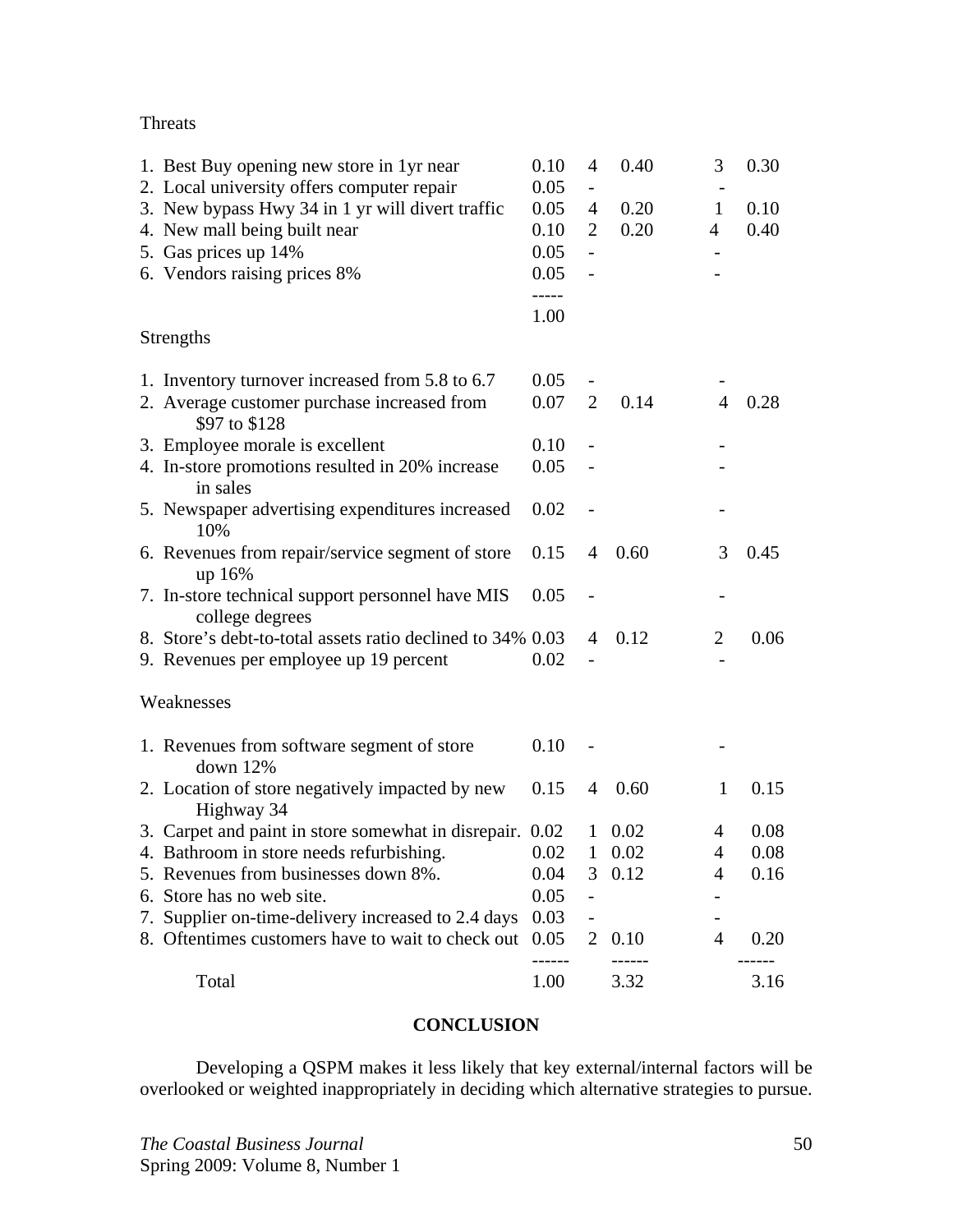Although developing a QSPM requires a number of subjective decisions, making small decisions along the way enhances the probability that the final strategic decisions will be best for the firm.

 As evidenced for the small retail computer store examined in this paper, the QSPM can be a useful strategic planning tool even for small firms. The business analyzed herein should "Buy land and build a new larger store" rather than "Renovate its existing store." Success and even survival of this business could hinge on the owner getting this strategic decision right. So the QSPM can be helpful. The QSPM can be useful for all kinds of organizations - large, small, profit, and nonprofit  $-$  in doing strategic planning.

 A limitation of the QSPM is that it can be only as good as the prerequisite information and matching analyses upon which it is based. Another limitation is that it requires good judgment in assigning attractiveness scores. Also, the sum total attractiveness scores can be really close such that a final decision is not clear. Like all analytical tools however, the QSPM should not dictate decisions but rather should be developed as input into the owner's final decision.

 This paper provides guidelines and procedures as well as a simple example to show how the QSPM can be successfully used by businesses facing critical strategic decisions. In absence of a tool such as the QSPM, sometimes strategic decisions are made based primarily on emotion, politics, gut feeling, past experience, and intuition. In actual business settings as opposed to the classroom environment, these subjective factors can result in loss of income and revenues by resulting in strategies that fail to create competitive advantage. The QSPM provides an objective framework that can facilitate organizational strategic planning just as well as it does classroom strategic planning.

 Overall, the benefits of developing a QSPM far outweigh the limitations, because the analysis represents an objective rather than subjective basis for deciding among feasible alternative strategies. Also the QSPM utilizes the underlying external and internal assessments, rather than filing this information away and not using this it in deciding among strategies to pursue. Applying the QSPM in a retail computer setting, this article demonstrates QSPM's usefulness. Hopefully this article will spur use of the QSPM among both profit and nonprofit organizations engaged in strategic planning.

#### **REFERENCES**

- Breene, Timothy R.S., Nunes, Paul F, and Shill, Walter E. "The Chief Strategy Officer." *Harvard Business Review* (October 2007): 84.
- Brews, Peter and Purohit, Devararat. "Strategic Planning in Unstable Environments." *Long Range Planning* 40, no. 1, (February 2007): 64.
- David, Fred, "The Strategic Planning Matrix A Quantitative Approach." *Long Range Planning* 19, no. 5 (October 1986): 102. Also, David, Fred, *Strategic Management Concepts and Cases*, (Prentice-Hall Publishing Company): Upper Saddle River, NJ, 2009.

*The Coastal Business Journal*  Spring 2009: Volume 8, Number 1